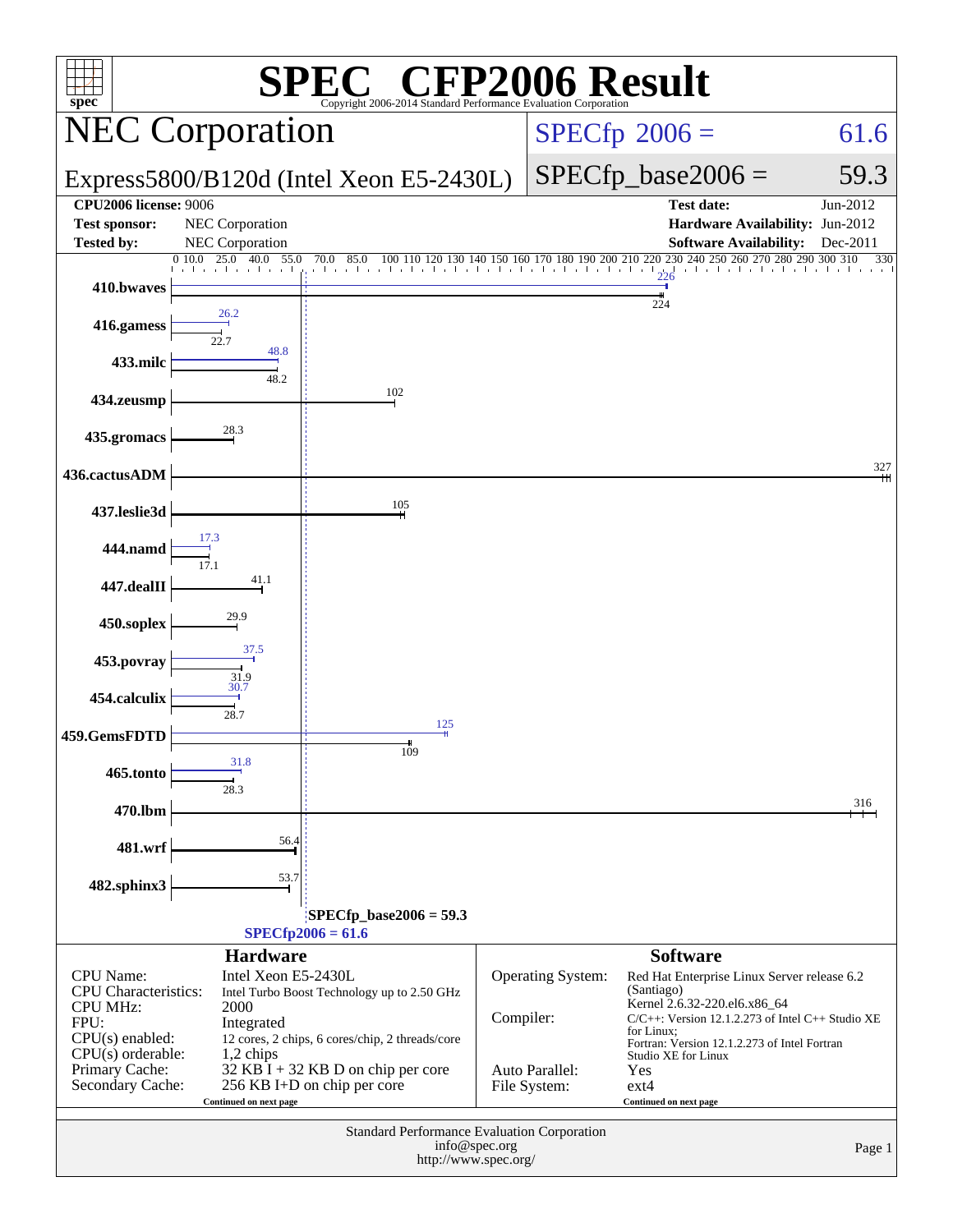| <b>SPEC CFP2006 Result</b><br>spec <sup>®</sup><br>Copyright 2006-2014 Standard Performance Evaluation Corporation                                                                                                                                                                                                                                                                                      |                        |                     |                        |                       |                        |                      |                        |                         |                        |                     |                        |                     |
|---------------------------------------------------------------------------------------------------------------------------------------------------------------------------------------------------------------------------------------------------------------------------------------------------------------------------------------------------------------------------------------------------------|------------------------|---------------------|------------------------|-----------------------|------------------------|----------------------|------------------------|-------------------------|------------------------|---------------------|------------------------|---------------------|
| <b>NEC Corporation</b>                                                                                                                                                                                                                                                                                                                                                                                  |                        |                     |                        |                       |                        |                      |                        | $SPECfp2006 =$          |                        |                     |                        | 61.6                |
| Express5800/B120d (Intel Xeon E5-2430L)                                                                                                                                                                                                                                                                                                                                                                 |                        |                     |                        |                       |                        | $SPECfp\_base2006 =$ |                        |                         |                        | 59.3                |                        |                     |
| <b>CPU2006 license: 9006</b><br><b>Test date:</b><br>NEC Corporation<br>Hardware Availability: Jun-2012<br><b>Test sponsor:</b><br><b>Tested by:</b><br><b>NEC</b> Corporation<br><b>Software Availability:</b>                                                                                                                                                                                         |                        |                     |                        |                       |                        |                      | Jun-2012<br>Dec-2011   |                         |                        |                     |                        |                     |
| L <sub>3</sub> Cache:<br>15 MB I+D on chip per chip<br><b>System State:</b><br>Run level 3 (multi-user)<br>Base Pointers:<br>Other Cache:<br>None<br>64-bit<br><b>Peak Pointers:</b><br>32/64-bit<br>Memory:<br>96 GB (12 x 8 GB 2Rx4 PC3L-12800R-11, ECC,<br>running at 1333 MHz and CL9)<br>Other Software:<br>None<br>Disk Subsystem:<br>1 x 500 GB SATA, 7200 RPM<br><b>Other Hardware:</b><br>None |                        |                     |                        |                       |                        |                      |                        |                         |                        |                     |                        |                     |
| <b>Results Table</b>                                                                                                                                                                                                                                                                                                                                                                                    |                        |                     |                        |                       |                        |                      |                        |                         |                        |                     |                        |                     |
|                                                                                                                                                                                                                                                                                                                                                                                                         |                        |                     | <b>Base</b>            |                       |                        |                      |                        |                         |                        | <b>Peak</b>         |                        |                     |
| <b>Benchmark</b><br>410.bwayes                                                                                                                                                                                                                                                                                                                                                                          | <b>Seconds</b><br>60.5 | <b>Ratio</b><br>225 | <b>Seconds</b><br>60.7 | Ratio<br>224          | <b>Seconds</b><br>60.9 | Ratio<br>223         | <b>Seconds</b><br>60.1 | <b>Ratio</b><br>226     | <b>Seconds</b><br>60.1 | <b>Ratio</b><br>226 | <b>Seconds</b><br>59.9 | <b>Ratio</b><br>227 |
| 416.gamess                                                                                                                                                                                                                                                                                                                                                                                              | 861                    | 22.7                | 863                    | 22.7                  | 864                    | 22.7                 | 747                    | 26.2                    | 749                    | 26.1                | 746                    | 26.2                |
| $433$ .milc                                                                                                                                                                                                                                                                                                                                                                                             | 191                    | 48.1                | 191                    | 48.2                  | 191                    | 48.2                 | 188                    | 48.7                    | 188                    | 48.8                | 188                    | 48.8                |
| 434.zeusmp                                                                                                                                                                                                                                                                                                                                                                                              | 89.1                   | 102                 | 89.1                   | 102                   | 89.1                   | 102                  | 89.1                   | 102                     | 89.1                   | 102                 | 89.1                   | 102                 |
| 435.gromacs                                                                                                                                                                                                                                                                                                                                                                                             | 252                    | 28.3                | 252                    | 28.3                  | 252                    | 28.3                 | 252                    | 28.3                    | 252                    | 28.3                | 252                    | 28.3                |
| 436.cactusADM                                                                                                                                                                                                                                                                                                                                                                                           | 36.5                   | 327                 | 36.7                   | 325                   | 36.3                   | 329                  | 36.5                   | 327                     | 36.7                   | 325                 | 36.3                   | 329                 |
| 437.leslie3d                                                                                                                                                                                                                                                                                                                                                                                            | 89.9                   | 105                 | 88.1                   | 107                   | 89.7                   | 105                  | 89.9                   | 105                     | 88.1                   | 107                 | 89.7                   | 105                 |
| 444.namd                                                                                                                                                                                                                                                                                                                                                                                                | 470                    | 17.1                | 470                    | 17.0                  | 470                    | 17.1                 | 463                    | 17.3                    | 462                    | 17.3                | 463                    | 17.3                |
| 447.dealII                                                                                                                                                                                                                                                                                                                                                                                              | 276                    | 41.4                | 278                    | 41.1                  | 278                    | 41.1                 | 276                    | 41.4                    | 278                    | 41.1                | 278                    | 41.1                |
| 450.soplex                                                                                                                                                                                                                                                                                                                                                                                              | 279                    | 29.9                | 281                    | 29.7                  | 279                    | 29.9                 | 279                    | 29.9                    | 281                    | 29.7                | 279                    | 29.9                |
| 453.povray                                                                                                                                                                                                                                                                                                                                                                                              | 166                    | 32.0                | 167                    | 31.9                  | 167                    | 31.8                 | 142                    | 37.5                    | 142                    | 37.6                | 142                    | 37.4                |
| 454.calculix                                                                                                                                                                                                                                                                                                                                                                                            | 289                    | 28.6                | 287                    | 28.7                  | 287                    | 28.7                 | 269                    | 30.7                    | 267                    | 30.9                | 270                    | 30.6                |
| 459.GemsFDTD                                                                                                                                                                                                                                                                                                                                                                                            | 96.7                   | 110                 | 97.4                   | 109                   | 97.8                   | 109                  | 84.8                   | 125                     | 84.2                   | 126                 | 84.8                   | 125                 |
| 465.tonto                                                                                                                                                                                                                                                                                                                                                                                               | 352                    | 27.9                | 348                    | 28.3                  | 348                    | 28.3                 | 310                    | 31.7                    | 310                    | 31.8                | 308                    | 31.9                |
| 470.1bm                                                                                                                                                                                                                                                                                                                                                                                                 | 43.4                   | 316                 | 44.2                   | 311                   | 42.6                   | 322                  | 43.4                   | 316                     | 44.2                   | 311                 | 42.6                   | 322                 |
| 481.wrf                                                                                                                                                                                                                                                                                                                                                                                                 | 199                    | 56.0                | 196                    | 56.9                  | 198                    | 56.4                 | 199                    | 56.0                    | 196                    | 56.9                | 198                    | 56.4                |
| 482.sphinx3<br>$\mathbf{D}$ .                                                                                                                                                                                                                                                                                                                                                                           | 362<br>14.             | 53.8                | 363<br>1.1             | 53.7<br>$-1.3 - 1.41$ | 363                    | 53.6<br>$D - 1.1$    | 362<br>1.111<br>$-11$  | 53.8<br><b>Contract</b> | 363<br>$1^{\circ}$     | 53.7                | 363                    | 53.6                |

Results appear in the [order in which they were run.](http://www.spec.org/auto/cpu2006/Docs/result-fields.html#RunOrder) Bold underlined text [indicates a median measurement.](http://www.spec.org/auto/cpu2006/Docs/result-fields.html#Median)

### **[Operating System Notes](http://www.spec.org/auto/cpu2006/Docs/result-fields.html#OperatingSystemNotes)**

Stack size set to unlimited using "ulimit -s unlimited"

### **[Platform Notes](http://www.spec.org/auto/cpu2006/Docs/result-fields.html#PlatformNotes)**

 BIOS Settings: Energy Performance: Performance

### **[General Notes](http://www.spec.org/auto/cpu2006/Docs/result-fields.html#GeneralNotes)**

Environment variables set by runspec before the start of the run: KMP\_AFFINITY = "granularity=fine,compact,1,0" LD\_LIBRARY\_PATH = "/home/cpu2006/libs/32:/home/cpu2006/libs/64"

Continued on next page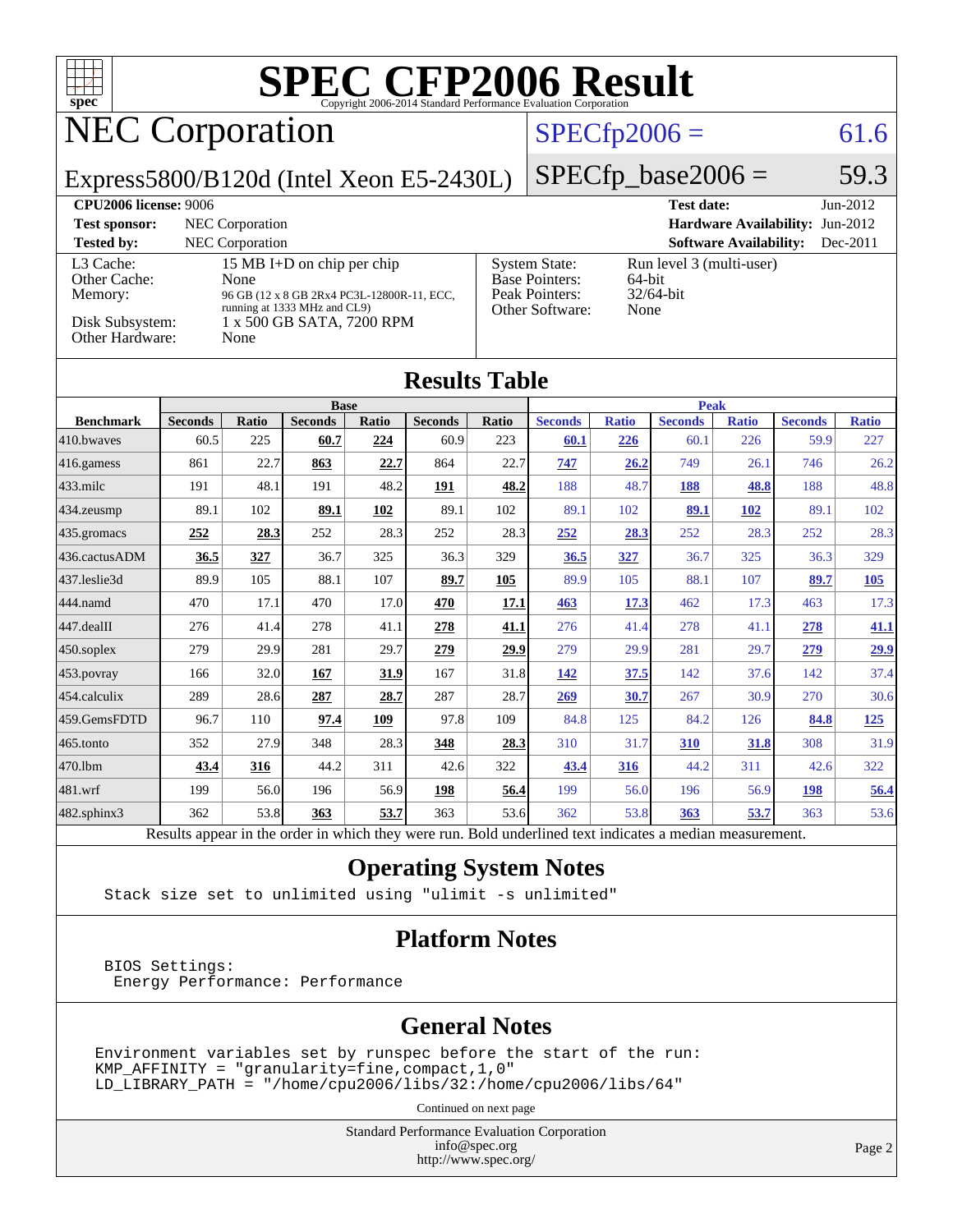

# **[SPEC CFP2006 Result](http://www.spec.org/auto/cpu2006/Docs/result-fields.html#SPECCFP2006Result)**

# NEC Corporation

 $SPECTp2006 = 61.6$ 

Express5800/B120d (Intel Xeon E5-2430L)

**[Test sponsor:](http://www.spec.org/auto/cpu2006/Docs/result-fields.html#Testsponsor)** NEC Corporation **NEC Corporation [Hardware Availability:](http://www.spec.org/auto/cpu2006/Docs/result-fields.html#HardwareAvailability)** Jun-2012 **[Tested by:](http://www.spec.org/auto/cpu2006/Docs/result-fields.html#Testedby)** NEC Corporation **[Software Availability:](http://www.spec.org/auto/cpu2006/Docs/result-fields.html#SoftwareAvailability)** Dec-2011

 $SPECTp\_base2006 = 59.3$ **[CPU2006 license:](http://www.spec.org/auto/cpu2006/Docs/result-fields.html#CPU2006license)** 9006 **[Test date:](http://www.spec.org/auto/cpu2006/Docs/result-fields.html#Testdate)** Jun-2012

### **[General Notes \(Continued\)](http://www.spec.org/auto/cpu2006/Docs/result-fields.html#GeneralNotes)**

OMP NUM THREADS = "12"

 Added glibc-static-2.12-1.47.el6.x86\_64.rpm to enable static linking

 Transparent Huge Pages enabled with: echo always > /sys/kernel/mm/redhat\_transparent\_hugepage/enabled

### **[Base Compiler Invocation](http://www.spec.org/auto/cpu2006/Docs/result-fields.html#BaseCompilerInvocation)**

[C benchmarks](http://www.spec.org/auto/cpu2006/Docs/result-fields.html#Cbenchmarks): [icc -m64](http://www.spec.org/cpu2006/results/res2012q3/cpu2006-20120701-23296.flags.html#user_CCbase_intel_icc_64bit_0b7121f5ab7cfabee23d88897260401c)

[C++ benchmarks:](http://www.spec.org/auto/cpu2006/Docs/result-fields.html#CXXbenchmarks) [icpc -m64](http://www.spec.org/cpu2006/results/res2012q3/cpu2006-20120701-23296.flags.html#user_CXXbase_intel_icpc_64bit_bedb90c1146cab66620883ef4f41a67e)

[Fortran benchmarks](http://www.spec.org/auto/cpu2006/Docs/result-fields.html#Fortranbenchmarks): [ifort -m64](http://www.spec.org/cpu2006/results/res2012q3/cpu2006-20120701-23296.flags.html#user_FCbase_intel_ifort_64bit_ee9d0fb25645d0210d97eb0527dcc06e)

[Benchmarks using both Fortran and C](http://www.spec.org/auto/cpu2006/Docs/result-fields.html#BenchmarksusingbothFortranandC): [icc -m64](http://www.spec.org/cpu2006/results/res2012q3/cpu2006-20120701-23296.flags.html#user_CC_FCbase_intel_icc_64bit_0b7121f5ab7cfabee23d88897260401c) [ifort -m64](http://www.spec.org/cpu2006/results/res2012q3/cpu2006-20120701-23296.flags.html#user_CC_FCbase_intel_ifort_64bit_ee9d0fb25645d0210d97eb0527dcc06e)

### **[Base Portability Flags](http://www.spec.org/auto/cpu2006/Docs/result-fields.html#BasePortabilityFlags)**

| 410.bwaves: -DSPEC_CPU_LP64                              |                                                                |
|----------------------------------------------------------|----------------------------------------------------------------|
| 416.gamess: -DSPEC_CPU_LP64<br>433.milc: -DSPEC CPU LP64 |                                                                |
| 434.zeusmp: -DSPEC_CPU_LP64                              |                                                                |
| 435.gromacs: -DSPEC_CPU_LP64 -nofor_main                 |                                                                |
| 436.cactusADM: -DSPEC CPU LP64 -nofor main               |                                                                |
| 437.leslie3d: -DSPEC CPU LP64                            |                                                                |
| 444.namd: -DSPEC CPU LP64                                |                                                                |
| 447.dealII: -DSPEC CPU LP64                              |                                                                |
| 450.soplex: -DSPEC_CPU_LP64                              |                                                                |
| 453.povray: -DSPEC_CPU_LP64                              |                                                                |
| 454.calculix: - DSPEC CPU LP64 - nofor main              |                                                                |
| 459.GemsFDTD: -DSPEC CPU LP64                            |                                                                |
| 465.tonto: -DSPEC CPU LP64                               |                                                                |
| 470.1bm: - DSPEC CPU LP64                                |                                                                |
|                                                          | 481.wrf: -DSPEC_CPU_LP64 -DSPEC_CPU_CASE_FLAG -DSPEC_CPU_LINUX |
| 482.sphinx3: -DSPEC_CPU_LP64                             |                                                                |
|                                                          |                                                                |

### **[Base Optimization Flags](http://www.spec.org/auto/cpu2006/Docs/result-fields.html#BaseOptimizationFlags)**

[C benchmarks](http://www.spec.org/auto/cpu2006/Docs/result-fields.html#Cbenchmarks):

[-xAVX](http://www.spec.org/cpu2006/results/res2012q3/cpu2006-20120701-23296.flags.html#user_CCbase_f-xAVX) [-ipo](http://www.spec.org/cpu2006/results/res2012q3/cpu2006-20120701-23296.flags.html#user_CCbase_f-ipo) [-O3](http://www.spec.org/cpu2006/results/res2012q3/cpu2006-20120701-23296.flags.html#user_CCbase_f-O3) [-no-prec-div](http://www.spec.org/cpu2006/results/res2012q3/cpu2006-20120701-23296.flags.html#user_CCbase_f-no-prec-div) [-static](http://www.spec.org/cpu2006/results/res2012q3/cpu2006-20120701-23296.flags.html#user_CCbase_f-static) [-parallel](http://www.spec.org/cpu2006/results/res2012q3/cpu2006-20120701-23296.flags.html#user_CCbase_f-parallel) [-opt-prefetch](http://www.spec.org/cpu2006/results/res2012q3/cpu2006-20120701-23296.flags.html#user_CCbase_f-opt-prefetch) [-ansi-alias](http://www.spec.org/cpu2006/results/res2012q3/cpu2006-20120701-23296.flags.html#user_CCbase_f-ansi-alias)

Continued on next page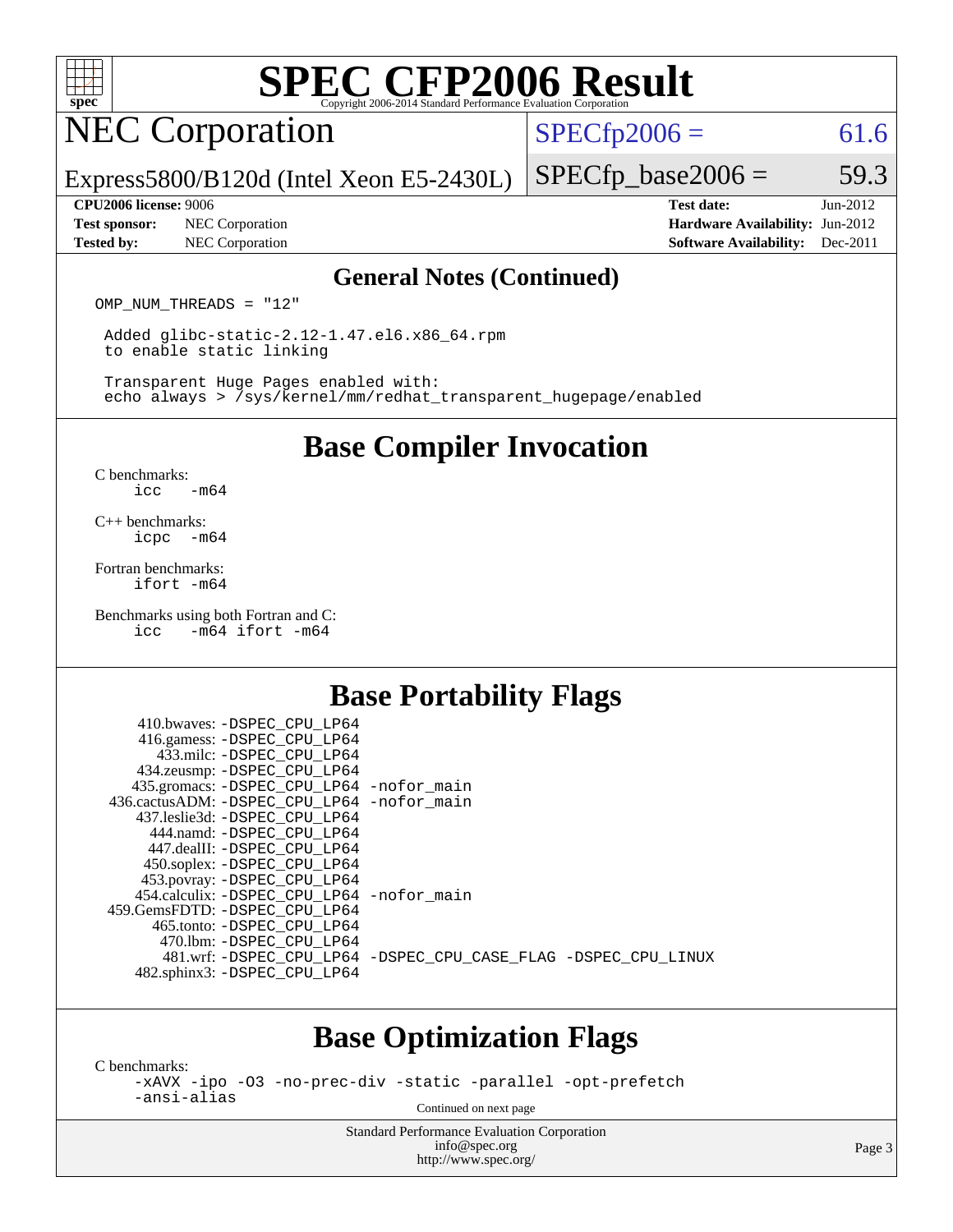

# **[SPEC CFP2006 Result](http://www.spec.org/auto/cpu2006/Docs/result-fields.html#SPECCFP2006Result)**

NEC Corporation

 $SPECTp2006 = 61.6$ 

Express5800/B120d (Intel Xeon E5-2430L)

**[Test sponsor:](http://www.spec.org/auto/cpu2006/Docs/result-fields.html#Testsponsor)** NEC Corporation **[Hardware Availability:](http://www.spec.org/auto/cpu2006/Docs/result-fields.html#HardwareAvailability)** Jun-2012 **[Tested by:](http://www.spec.org/auto/cpu2006/Docs/result-fields.html#Testedby)** NEC Corporation **[Software Availability:](http://www.spec.org/auto/cpu2006/Docs/result-fields.html#SoftwareAvailability)** Dec-2011

 $SPECTp\_base2006 = 59.3$ **[CPU2006 license:](http://www.spec.org/auto/cpu2006/Docs/result-fields.html#CPU2006license)** 9006 **[Test date:](http://www.spec.org/auto/cpu2006/Docs/result-fields.html#Testdate)** Jun-2012

## **[Base Optimization Flags \(Continued\)](http://www.spec.org/auto/cpu2006/Docs/result-fields.html#BaseOptimizationFlags)**

[C++ benchmarks:](http://www.spec.org/auto/cpu2006/Docs/result-fields.html#CXXbenchmarks) [-xAVX](http://www.spec.org/cpu2006/results/res2012q3/cpu2006-20120701-23296.flags.html#user_CXXbase_f-xAVX) [-ipo](http://www.spec.org/cpu2006/results/res2012q3/cpu2006-20120701-23296.flags.html#user_CXXbase_f-ipo) [-O3](http://www.spec.org/cpu2006/results/res2012q3/cpu2006-20120701-23296.flags.html#user_CXXbase_f-O3) [-no-prec-div](http://www.spec.org/cpu2006/results/res2012q3/cpu2006-20120701-23296.flags.html#user_CXXbase_f-no-prec-div) [-static](http://www.spec.org/cpu2006/results/res2012q3/cpu2006-20120701-23296.flags.html#user_CXXbase_f-static) [-opt-prefetch](http://www.spec.org/cpu2006/results/res2012q3/cpu2006-20120701-23296.flags.html#user_CXXbase_f-opt-prefetch) [-ansi-alias](http://www.spec.org/cpu2006/results/res2012q3/cpu2006-20120701-23296.flags.html#user_CXXbase_f-ansi-alias) [Fortran benchmarks](http://www.spec.org/auto/cpu2006/Docs/result-fields.html#Fortranbenchmarks): [-xAVX](http://www.spec.org/cpu2006/results/res2012q3/cpu2006-20120701-23296.flags.html#user_FCbase_f-xAVX) [-ipo](http://www.spec.org/cpu2006/results/res2012q3/cpu2006-20120701-23296.flags.html#user_FCbase_f-ipo) [-O3](http://www.spec.org/cpu2006/results/res2012q3/cpu2006-20120701-23296.flags.html#user_FCbase_f-O3) [-no-prec-div](http://www.spec.org/cpu2006/results/res2012q3/cpu2006-20120701-23296.flags.html#user_FCbase_f-no-prec-div) [-static](http://www.spec.org/cpu2006/results/res2012q3/cpu2006-20120701-23296.flags.html#user_FCbase_f-static) [-parallel](http://www.spec.org/cpu2006/results/res2012q3/cpu2006-20120701-23296.flags.html#user_FCbase_f-parallel) [-opt-prefetch](http://www.spec.org/cpu2006/results/res2012q3/cpu2006-20120701-23296.flags.html#user_FCbase_f-opt-prefetch)

[Benchmarks using both Fortran and C](http://www.spec.org/auto/cpu2006/Docs/result-fields.html#BenchmarksusingbothFortranandC):

[-xAVX](http://www.spec.org/cpu2006/results/res2012q3/cpu2006-20120701-23296.flags.html#user_CC_FCbase_f-xAVX) [-ipo](http://www.spec.org/cpu2006/results/res2012q3/cpu2006-20120701-23296.flags.html#user_CC_FCbase_f-ipo) [-O3](http://www.spec.org/cpu2006/results/res2012q3/cpu2006-20120701-23296.flags.html#user_CC_FCbase_f-O3) [-no-prec-div](http://www.spec.org/cpu2006/results/res2012q3/cpu2006-20120701-23296.flags.html#user_CC_FCbase_f-no-prec-div) [-static](http://www.spec.org/cpu2006/results/res2012q3/cpu2006-20120701-23296.flags.html#user_CC_FCbase_f-static) [-parallel](http://www.spec.org/cpu2006/results/res2012q3/cpu2006-20120701-23296.flags.html#user_CC_FCbase_f-parallel) [-opt-prefetch](http://www.spec.org/cpu2006/results/res2012q3/cpu2006-20120701-23296.flags.html#user_CC_FCbase_f-opt-prefetch) [-ansi-alias](http://www.spec.org/cpu2006/results/res2012q3/cpu2006-20120701-23296.flags.html#user_CC_FCbase_f-ansi-alias)

### **[Peak Compiler Invocation](http://www.spec.org/auto/cpu2006/Docs/result-fields.html#PeakCompilerInvocation)**

[C benchmarks](http://www.spec.org/auto/cpu2006/Docs/result-fields.html#Cbenchmarks):  $\text{icc}$   $-\text{m64}$ 

[C++ benchmarks:](http://www.spec.org/auto/cpu2006/Docs/result-fields.html#CXXbenchmarks) [icpc -m64](http://www.spec.org/cpu2006/results/res2012q3/cpu2006-20120701-23296.flags.html#user_CXXpeak_intel_icpc_64bit_bedb90c1146cab66620883ef4f41a67e)

[Fortran benchmarks](http://www.spec.org/auto/cpu2006/Docs/result-fields.html#Fortranbenchmarks): [ifort -m64](http://www.spec.org/cpu2006/results/res2012q3/cpu2006-20120701-23296.flags.html#user_FCpeak_intel_ifort_64bit_ee9d0fb25645d0210d97eb0527dcc06e)

[Benchmarks using both Fortran and C](http://www.spec.org/auto/cpu2006/Docs/result-fields.html#BenchmarksusingbothFortranandC): [icc -m64](http://www.spec.org/cpu2006/results/res2012q3/cpu2006-20120701-23296.flags.html#user_CC_FCpeak_intel_icc_64bit_0b7121f5ab7cfabee23d88897260401c) [ifort -m64](http://www.spec.org/cpu2006/results/res2012q3/cpu2006-20120701-23296.flags.html#user_CC_FCpeak_intel_ifort_64bit_ee9d0fb25645d0210d97eb0527dcc06e)

### **[Peak Portability Flags](http://www.spec.org/auto/cpu2006/Docs/result-fields.html#PeakPortabilityFlags)**

Same as Base Portability Flags

## **[Peak Optimization Flags](http://www.spec.org/auto/cpu2006/Docs/result-fields.html#PeakOptimizationFlags)**

[C benchmarks](http://www.spec.org/auto/cpu2006/Docs/result-fields.html#Cbenchmarks):

 433.milc: [-xAVX](http://www.spec.org/cpu2006/results/res2012q3/cpu2006-20120701-23296.flags.html#user_peakPASS2_CFLAGSPASS2_LDFLAGS433_milc_f-xAVX)(pass 2) [-prof-gen](http://www.spec.org/cpu2006/results/res2012q3/cpu2006-20120701-23296.flags.html#user_peakPASS1_CFLAGSPASS1_LDFLAGS433_milc_prof_gen_e43856698f6ca7b7e442dfd80e94a8fc)(pass 1) [-ipo](http://www.spec.org/cpu2006/results/res2012q3/cpu2006-20120701-23296.flags.html#user_peakPASS2_CFLAGSPASS2_LDFLAGS433_milc_f-ipo)(pass 2) [-O3](http://www.spec.org/cpu2006/results/res2012q3/cpu2006-20120701-23296.flags.html#user_peakPASS2_CFLAGSPASS2_LDFLAGS433_milc_f-O3)(pass 2) [-no-prec-div](http://www.spec.org/cpu2006/results/res2012q3/cpu2006-20120701-23296.flags.html#user_peakPASS2_CFLAGSPASS2_LDFLAGS433_milc_f-no-prec-div)(pass 2) [-prof-use](http://www.spec.org/cpu2006/results/res2012q3/cpu2006-20120701-23296.flags.html#user_peakPASS2_CFLAGSPASS2_LDFLAGS433_milc_prof_use_bccf7792157ff70d64e32fe3e1250b55)(pass 2) [-static](http://www.spec.org/cpu2006/results/res2012q3/cpu2006-20120701-23296.flags.html#user_peakOPTIMIZE433_milc_f-static) [-auto-ilp32](http://www.spec.org/cpu2006/results/res2012q3/cpu2006-20120701-23296.flags.html#user_peakCOPTIMIZE433_milc_f-auto-ilp32) [-ansi-alias](http://www.spec.org/cpu2006/results/res2012q3/cpu2006-20120701-23296.flags.html#user_peakCOPTIMIZE433_milc_f-ansi-alias)

 $470$ .lbm: basepeak = yes

482.sphinx3: basepeak = yes

[C++ benchmarks:](http://www.spec.org/auto/cpu2006/Docs/result-fields.html#CXXbenchmarks)

Continued on next page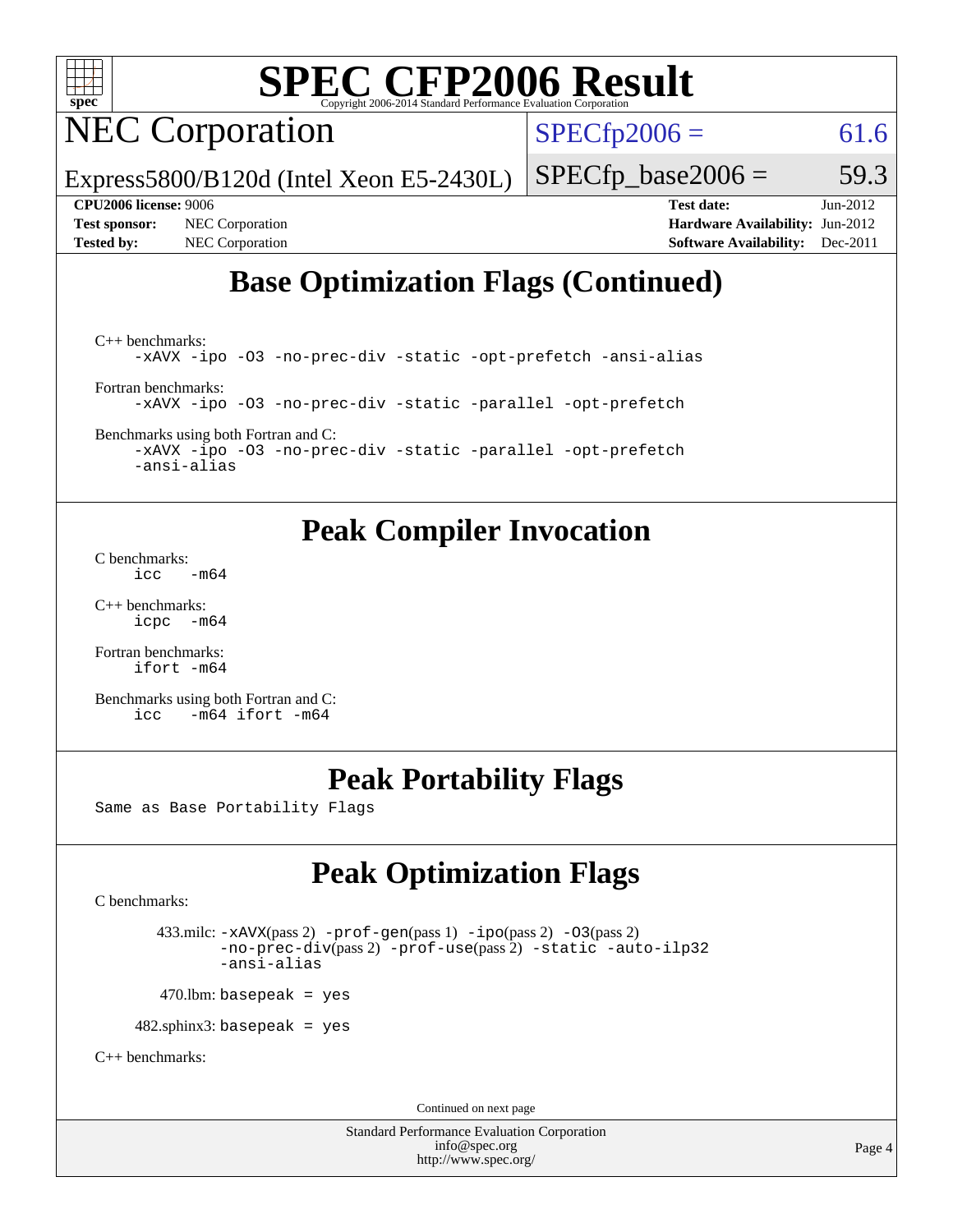

# **[SPEC CFP2006 Result](http://www.spec.org/auto/cpu2006/Docs/result-fields.html#SPECCFP2006Result)**

NEC Corporation

 $SPECfp2006 = 61.6$  $SPECfp2006 = 61.6$ 

Express5800/B120d (Intel Xeon E5-2430L)

 $SPECTp\_base2006 = 59.3$ 

**[Tested by:](http://www.spec.org/auto/cpu2006/Docs/result-fields.html#Testedby)** NEC Corporation **[Software Availability:](http://www.spec.org/auto/cpu2006/Docs/result-fields.html#SoftwareAvailability)** Dec-2011

**[CPU2006 license:](http://www.spec.org/auto/cpu2006/Docs/result-fields.html#CPU2006license)** 9006 **[Test date:](http://www.spec.org/auto/cpu2006/Docs/result-fields.html#Testdate)** Jun-2012 **[Test sponsor:](http://www.spec.org/auto/cpu2006/Docs/result-fields.html#Testsponsor)** NEC Corporation **[Hardware Availability:](http://www.spec.org/auto/cpu2006/Docs/result-fields.html#HardwareAvailability)** Jun-2012

## **[Peak Optimization Flags \(Continued\)](http://www.spec.org/auto/cpu2006/Docs/result-fields.html#PeakOptimizationFlags)**

| 444.namd: -xAVX(pass 2) -prof-gen(pass 1) -ipo(pass 2) -03(pass 2)<br>$-no\text{-prec-div}(pass 2)$ -prof-use(pass 2) -fno-alias<br>-auto-ilp32                                                                                         |  |
|-----------------------------------------------------------------------------------------------------------------------------------------------------------------------------------------------------------------------------------------|--|
| $447$ .dealII: basepeak = yes                                                                                                                                                                                                           |  |
| $450$ .soplex: basepeak = yes                                                                                                                                                                                                           |  |
| $453.$ povray: $-xAVX(pass 2)$ -prof-gen(pass 1) -ipo(pass 2) -03(pass 2)<br>-no-prec-div(pass 2) -prof-use(pass 2) -unroll4 -ansi-alias                                                                                                |  |
| Fortran benchmarks:                                                                                                                                                                                                                     |  |
| 410.bwaves: -xAVX -ipo -03 -no-prec-div -opt-prefetch -parallel<br>-static                                                                                                                                                              |  |
| 416.gamess: $-x$ AVX(pass 2) $-prof-gen(pass 1) -ipo(pass 2) -03(pass 2)$<br>-no-prec-div(pass 2) -prof-use(pass 2) -unroll2<br>-inline-level=0 -scalar-rep- -static                                                                    |  |
| $434$ .zeusmp: basepeak = yes                                                                                                                                                                                                           |  |
| $437$ leslie3d: basepeak = yes                                                                                                                                                                                                          |  |
| $459.GemsFDD: -xAVX(pass 2) -prof-gen(pass 1) -ipo(pass 2) -O3(pass 2)$<br>-no-prec-div(pass 2) -prof-use(pass 2) -unroll2<br>-inline-level=0 -opt-prefetch -parallel                                                                   |  |
| $465$ .tonto: $-xAVX(pass 2)$ -prof-gen(pass 1) -ipo(pass 2) -03(pass 2)<br>-no-prec-div(pass 2) -prof-use(pass 2) -inline-calloc<br>-opt-malloc-options=3 -auto -unroll4                                                               |  |
| Benchmarks using both Fortran and C:                                                                                                                                                                                                    |  |
| $435.gromacs: basepeak = yes$                                                                                                                                                                                                           |  |
| $436.cactusADM: basepeak = yes$                                                                                                                                                                                                         |  |
| 454.calculix: -xAVX -ipo -03 -no-prec-div -auto-ilp32 -ansi-alias                                                                                                                                                                       |  |
| $481.wrf$ : basepeak = yes                                                                                                                                                                                                              |  |
| The flags files that were used to format this result can be browsed at<br>http://www.spec.org/cpu2006/flags/Intel-ic12.1-official-linux64.20120425.html<br>http://www.spec.org/cpu2006/flags/NEC-Platform-Settings-V1.2-R120d-RevA.html |  |
|                                                                                                                                                                                                                                         |  |

You can also download the XML flags sources by saving the following links: <http://www.spec.org/cpu2006/flags/Intel-ic12.1-official-linux64.20120425.xml> <http://www.spec.org/cpu2006/flags/NEC-Platform-Settings-V1.2-R120d-RevA.xml>